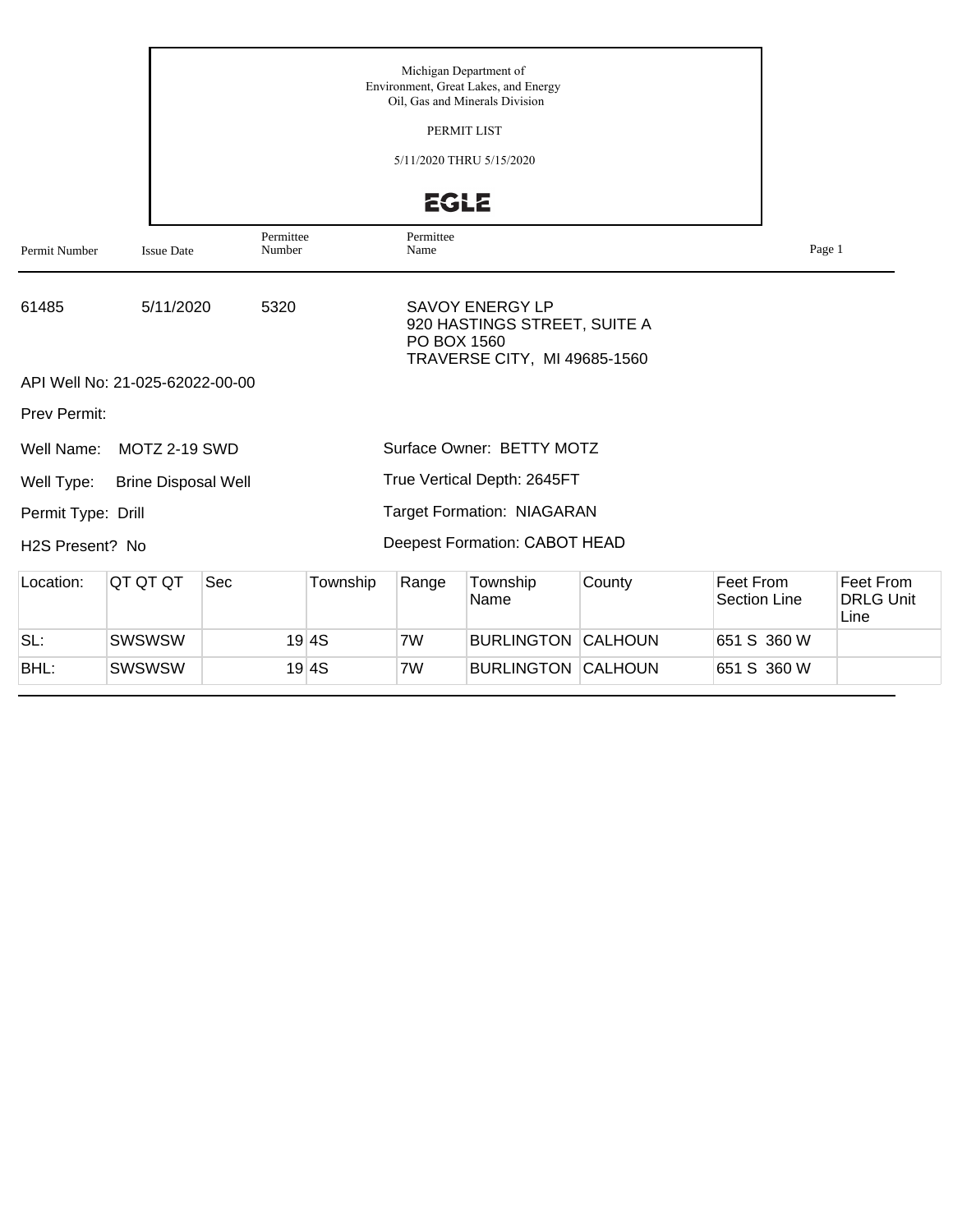Oil, Gas and Minerals Division

Updated Permits

5/10/2020 THRU 5/16/2020

### **EGLE**

Permit Number Permittee Number Permittee<br>Name Name Page 1

#### **PLUGGING INSTRUCTIONS ISSUED:**

9353 491

CONSUMERS ENERGY CO 1945 W PARNALL RD JACKSON, MI 49201

API Well Number: 21-035-09353-00-00

Well Name: M G S C 733

Plug Inst. Issue Date: 4/29/2020

| Location | <b>OT OT OT</b> | Sec Township | Range | Township Name      | County        | Feet From Section<br>Line | <b>Feet From DRLG</b><br>Unit |
|----------|-----------------|--------------|-------|--------------------|---------------|---------------------------|-------------------------------|
| ISL:     | ICNSW           | 5 I20N       | 15W   | I SUMMERFIELD      | <b>ICLARE</b> | 1320 S 1320 W             |                               |
| BHL:     | <b>CNSW</b>     | 5 I20N       | 5W    | <b>SUMMERFIELD</b> | <b>ICLARE</b> | 1320 N 1320 E             |                               |

Comment: App to P&A expires on 4/29/21

a dia dia dia d

. . . . . .

10155 491

CONSUMERS ENERGY CO

1945 W PARNALL RD JACKSON, MI 49201

API Well Number: 21-035-10155-00-00

Well Name: MICH GAS STORAGE 706

Plug Inst. Issue Date: 4/24/2020

| Location | <b>IOT OT OT</b> | <b>Sec Township</b> | Range | Township Name      | County        | Feet From Section<br>Line | <b>Feet From DRLG</b><br>Unit |
|----------|------------------|---------------------|-------|--------------------|---------------|---------------------------|-------------------------------|
| ISL:     | <b>CNNE</b>      | 7 20N               | 5W    | <b>SUMMERFIELD</b> | <b>ICLARE</b> | 1320 N 1320 E             |                               |
| $IBHL$ : | CNNE             | 7 <sub>120N</sub>   | 5W    | SUMMERFIELD_       | <b>ICLARE</b> | 1320 S 1320 W             |                               |

App to P&A expires on 4/24/21; New GRN and CB logs required during P&A operations. Comment:

<u>. . . . . . . . . . . . .</u>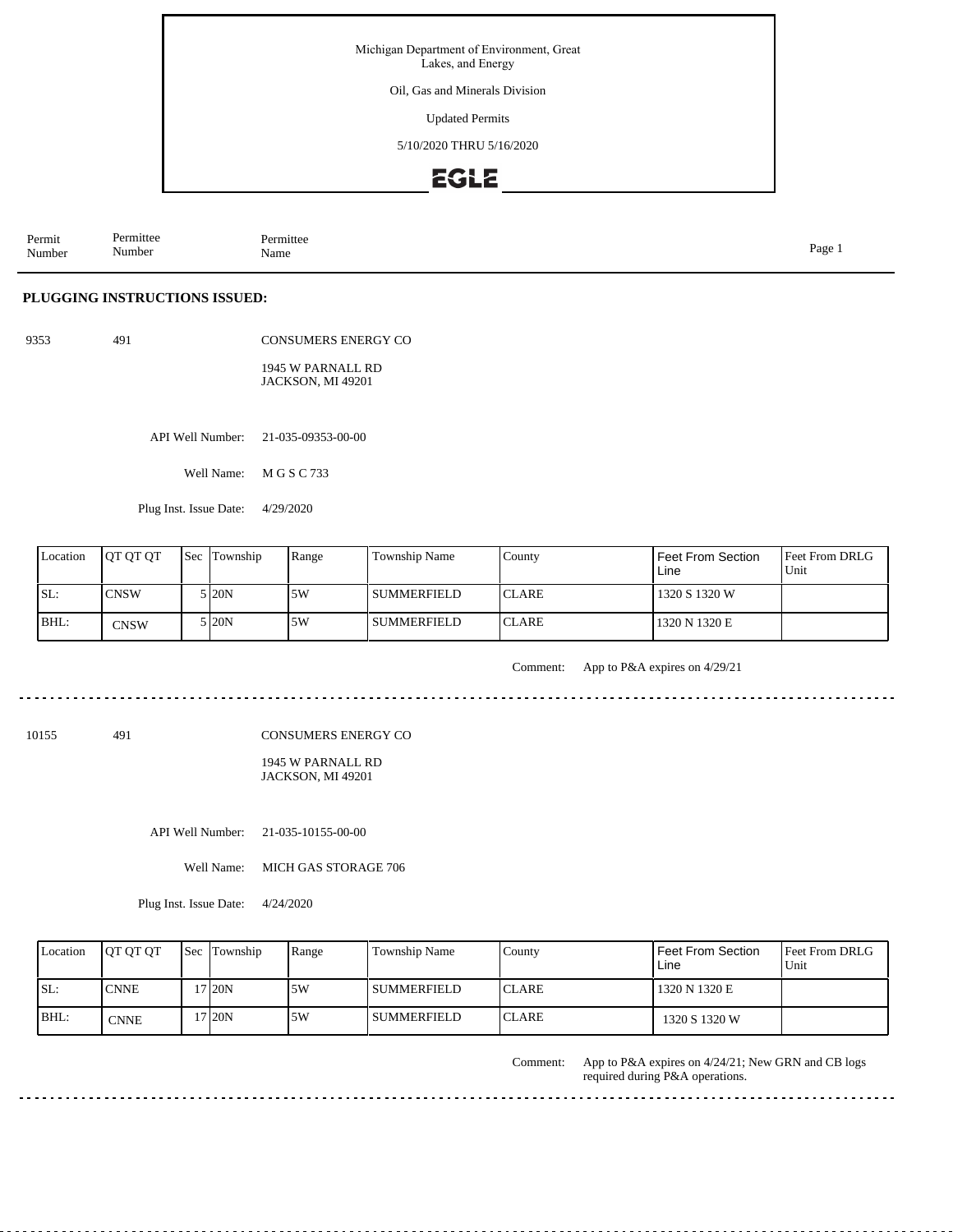Oil, Gas and Minerals Division

Updated Permits

5/10/2020 THRU 5/16/2020

## **EGLE**

| Permit<br>Number                                                                              | Permittee<br>Number                                                         |     | Permittee<br>Name |           |                |              |                                                                              |                        |  |  |  |  |  |  |
|-----------------------------------------------------------------------------------------------|-----------------------------------------------------------------------------|-----|-------------------|-----------|----------------|--------------|------------------------------------------------------------------------------|------------------------|--|--|--|--|--|--|
| 20627                                                                                         | 491<br><b>CONSUMERS ENERGY CO</b><br>1945 W PARNALL RD<br>JACKSON, MI 49201 |     |                   |           |                |              |                                                                              |                        |  |  |  |  |  |  |
| API Well Number:<br>21-035-20627-00-00<br>Well Name:<br>M G S C 926<br>Plug Inst. Issue Date: |                                                                             |     |                   |           |                |              |                                                                              |                        |  |  |  |  |  |  |
|                                                                                               |                                                                             |     |                   | 4/24/2020 |                |              |                                                                              |                        |  |  |  |  |  |  |
| Location                                                                                      | QT QT QT                                                                    | Sec | Township          | Range     | Township Name  | County       | Feet From Section<br>Line                                                    | Feet From DRLG<br>Unit |  |  |  |  |  |  |
| SL:                                                                                           | <b>CNSWNE</b>                                                               |     | 3 19N             | 6W        | <b>REDDING</b> | <b>CLARE</b> | 660 S 660 W                                                                  |                        |  |  |  |  |  |  |
| BHL:                                                                                          | <b>CNSWNE</b>                                                               |     | 3 19N             | 6W        | <b>REDDING</b> | <b>CLARE</b> | 660 S 660 W                                                                  |                        |  |  |  |  |  |  |
|                                                                                               |                                                                             |     |                   |           |                | Comment:     | App to P&A expires on 4/24/21; CB log run required during<br>P&A operations. |                        |  |  |  |  |  |  |
| 17195<br>40<br>MUSKEGON DEVELOPMENT<br><b>COMPANY</b>                                         |                                                                             |     |                   |           |                |              |                                                                              |                        |  |  |  |  |  |  |

1425 S MISSION RD MOUNT PLEASANT, MI 48858

API Well Number: 21-051-17195-00-00

Well Name: MCCRANDALL, B & G 1-A

Plug Inst. Issue Date: 4/28/2020

| Location | <b>OT OT OT</b> | <b>Sec</b> Township | Range | <b>Township Name</b> | County          | <b>Feet From Section</b><br>Line | <b>Feet From DRLG</b><br>Unit |
|----------|-----------------|---------------------|-------|----------------------|-----------------|----------------------------------|-------------------------------|
| ISL:     | ISWSESW         | 2117N               | ĪЕ    | I BILLINGS           | IGLADWIN-       | 360 S 990 E                      | 1360 S 330 W                  |
| BHL:     | <b>ISWSESW</b>  | 2117N               | 1Ε    | <b>BILLINGS</b>      | <b>IGLADWIN</b> | 360 S 990 E                      | 360 S 330 W                   |

 $- - - - - - - -$ 

. . . . . . . . .

Comment: App to P&A expires on 4/28/21

<u>. . . . . . . . . . . . . . . . . . .</u>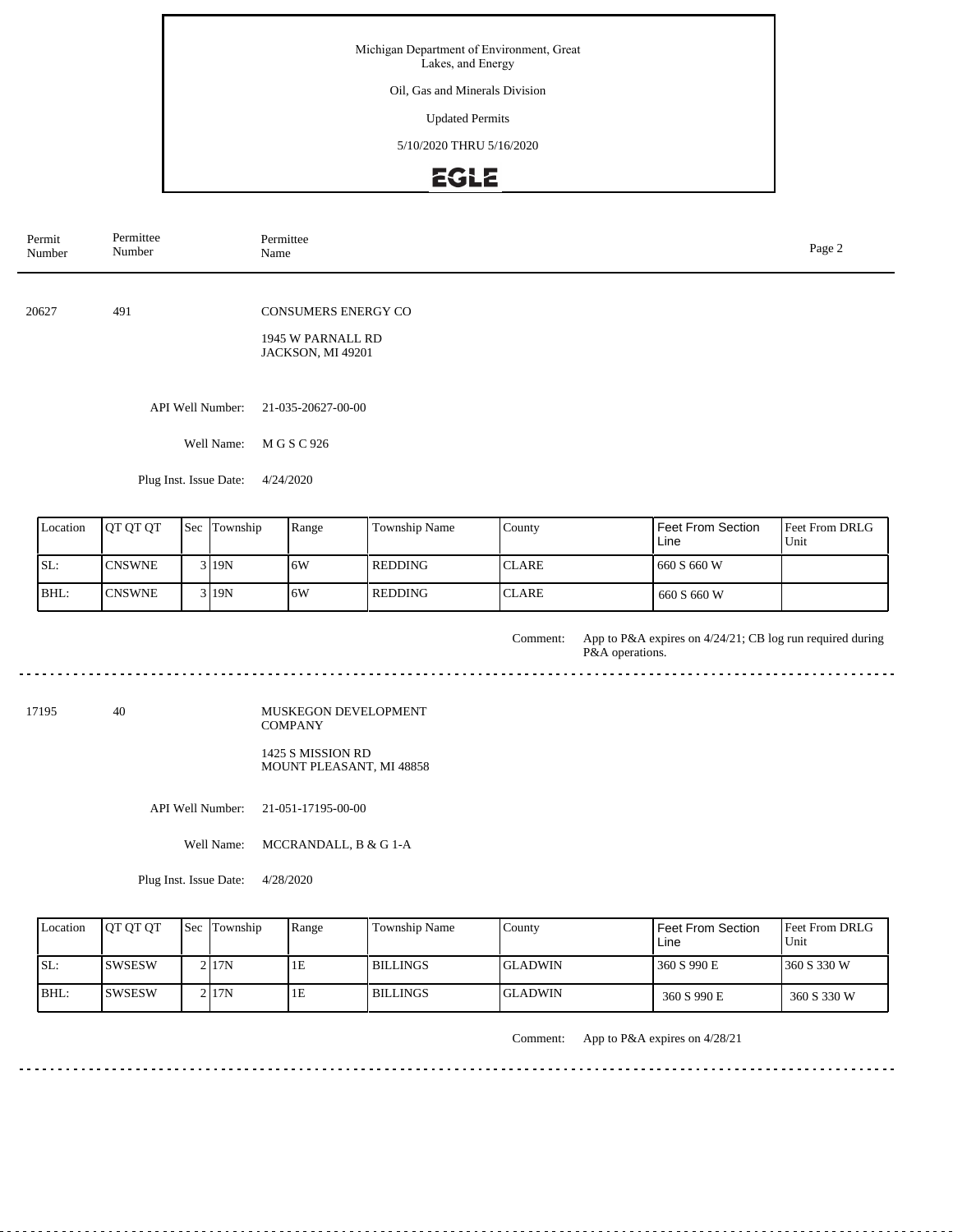Oil, Gas and Minerals Division

Updated Permits

5/10/2020 THRU 5/16/2020

### **EGLE**

Permit Number Permittee Number Permittee<br>Name Page 3<br>Name

#### **APPLICATIONS TO CHANGE WELL STATUS:**

9065 491

CONSUMERS ENERGY CO

1945 W PARNALL RD JACKSON, MI 49201

API Well Number: 21-035-09065-00-00

Well Name: M G S C 599

Approval Date: 5/1/2020

| Location | <b>JOT OT OT</b> | <b>Sec Township</b> | Range | <b>Township Name</b> | County        | l Feet From Section<br>Line | <b>Feet From DRLG</b><br>Unit |
|----------|------------------|---------------------|-------|----------------------|---------------|-----------------------------|-------------------------------|
| ISL:     | <b>CNNW</b>      | 33 20N              | 16W   | <b>WINTERFIELD</b>   | <b>ICLARE</b> | 1320 S 1320 W               |                               |
| BHL:     | <b>CNNW</b>      | 33 20N              | 16W   | <b>WINTERFIELD</b>   | <b>ICLARE</b> | 1320 N 1320 E               |                               |

Proposed Rework: ACOWS to log, underream, and work on monitoring port expires 5/1/21 ACOWS to Underream Open Hole

10242 491

CONSUMERS ENERGY CO

#### 1945 W PARNALL RD JACKSON, MI 49201

API Well Number: 21-035-10242-00-00

Well Name: MICH GAS STORAGE 711

Approval Date: 5/1/2020

| Location | <b>IOT OT OT</b> | <b>Sec Township</b> | Range | Township Name | County        | l Feet From Section<br>Line | <b>IFeet From DRLG</b><br>Unit |
|----------|------------------|---------------------|-------|---------------|---------------|-----------------------------|--------------------------------|
| SL:      | <b>CNSE</b>      | 120N                | 16W   | l winterfield | <b>ICLARE</b> | 1320 S 1320 W               |                                |
| BHL:     | <b>CNSE</b>      | 120 <sub>N</sub>    | ا 6W  | l winterfield | <b>ICLARE</b> | 1320 N 1320 E               |                                |

ACOWS for Miscellaneous

Proposed Rework: ACOWS to log, underream, spot acid, perf, set tubing, and work on monitor port expires 5/1/21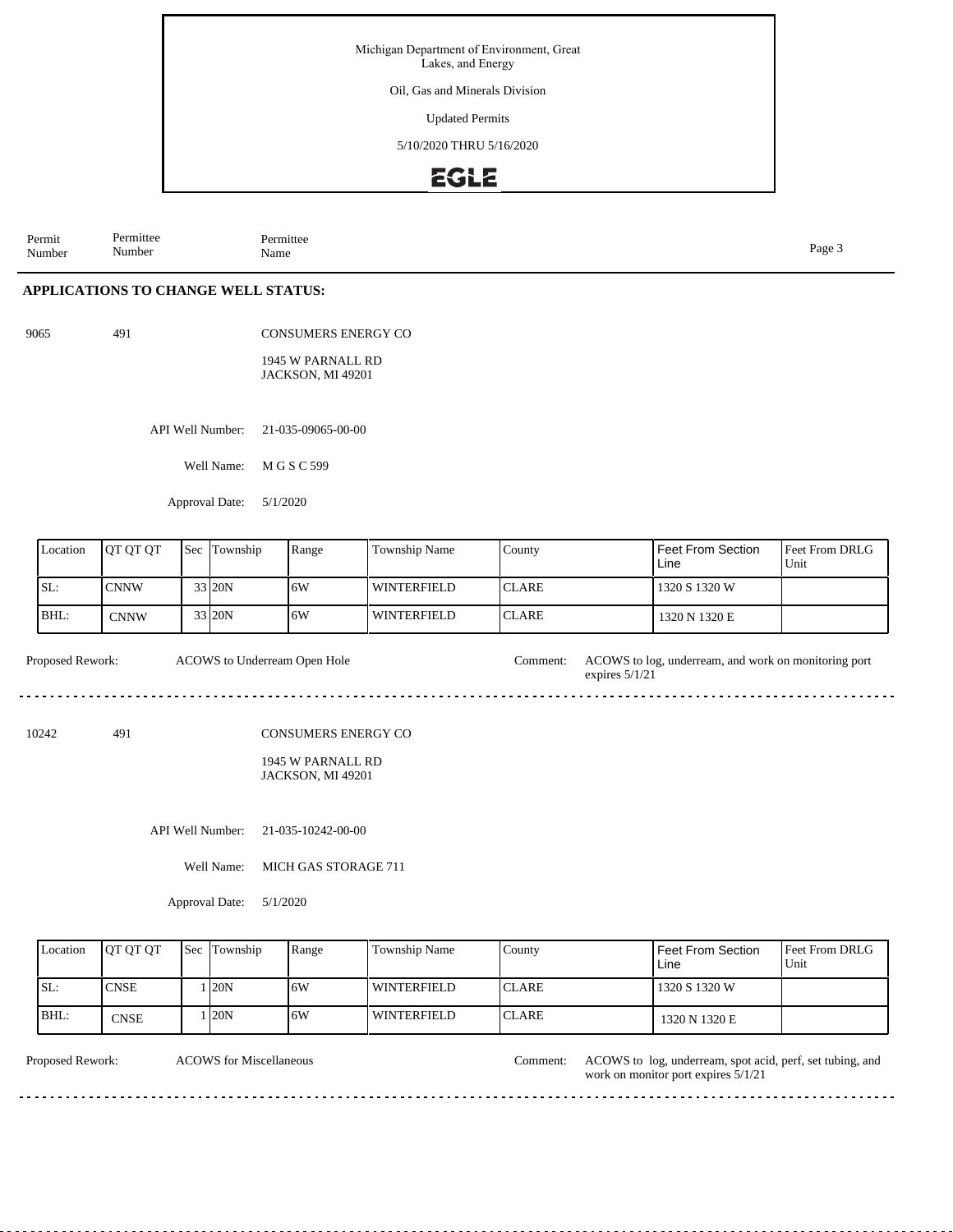Oil, Gas and Minerals Division

Updated Permits

5/10/2020 THRU 5/16/2020

# EGLE

| Permit<br>Number | Permittee<br>Number                    | Permittee<br>Name |                  |                                |                                                                      |                    |              |                      |                                                            |                        |  |  |
|------------------|----------------------------------------|-------------------|------------------|--------------------------------|----------------------------------------------------------------------|--------------------|--------------|----------------------|------------------------------------------------------------|------------------------|--|--|
| 12761            | 491                                    |                   |                  |                                | <b>CONSUMERS ENERGY CO</b><br>1945 W PARNALL RD<br>JACKSON, MI 49201 |                    |              |                      |                                                            |                        |  |  |
|                  | API Well Number:<br>21-035-12761-00-00 |                   |                  |                                |                                                                      |                    |              |                      |                                                            |                        |  |  |
|                  |                                        |                   | Well Name:       | 233                            | MICHIGAN GAS STORAGE CO                                              |                    |              |                      |                                                            |                        |  |  |
|                  |                                        |                   | Approval Date:   |                                | 4/29/2020                                                            |                    |              |                      |                                                            |                        |  |  |
| Location         | QT QT QT<br>Sec Township               |                   |                  |                                | Range                                                                | Township Name      | County       |                      | <b>Feet From Section</b><br>Line                           | Feet From DRLG<br>Unit |  |  |
| SL:              | <b>CNNWSE</b>                          |                   | 31 20N           |                                | 6W                                                                   | <b>WINTERFIELD</b> | <b>CLARE</b> |                      | 660 N 660 W                                                |                        |  |  |
| BHL:             | <b>CNNWSE</b>                          |                   | 31 20N           |                                | 6W                                                                   | <b>WINTERFIELD</b> | <b>CLARE</b> |                      | 660 N 660 W                                                |                        |  |  |
| Proposed Rework: |                                        |                   |                  |                                | ACOWS to Perforate and Test Current Formation                        |                    | Comment:     | work expires 4/20/21 | ACOWS to log, underream, spot acid, perf, and perform port |                        |  |  |
| 13249            | 491                                    |                   |                  |                                | CONSUMERS ENERGY CO                                                  |                    |              |                      |                                                            |                        |  |  |
|                  |                                        |                   |                  |                                | 1945 W PARNALL RD<br>JACKSON, MI 49201                               |                    |              |                      |                                                            |                        |  |  |
|                  |                                        |                   | API Well Number: |                                | 21-035-13249-00-00                                                   |                    |              |                      |                                                            |                        |  |  |
|                  |                                        |                   | Well Name:       | MICHIGAN GAS STORAGE CO<br>293 |                                                                      |                    |              |                      |                                                            |                        |  |  |

Approval Date: 5/1/2020

| Location | <b>IOT OT OT</b> | <b>Sec</b> | Township | Range | Township Name      | County        | Feet From Section<br>Line | <b>Feet From DRLG</b><br>Unit |
|----------|------------------|------------|----------|-------|--------------------|---------------|---------------------------|-------------------------------|
| SL:      | ICNNWNW          |            | 31 20N   | 6W    | WINTERFIELD        | ICLARE.       | 660 N 660 W               |                               |
| BHL:     | lCNNWNW          |            | 31 20N   | 16W   | <b>WINTERFIELD</b> | <b>ICLARE</b> | $1660$ N 660 W            |                               |

Proposed Rework: ACOWS to Underream Open Hole Comment: ACOWS to log and underream expires 5/1/21

 $\frac{1}{2} \left( \frac{1}{2} \right) \left( \frac{1}{2} \right) \left( \frac{1}{2} \right) \left( \frac{1}{2} \right) \left( \frac{1}{2} \right)$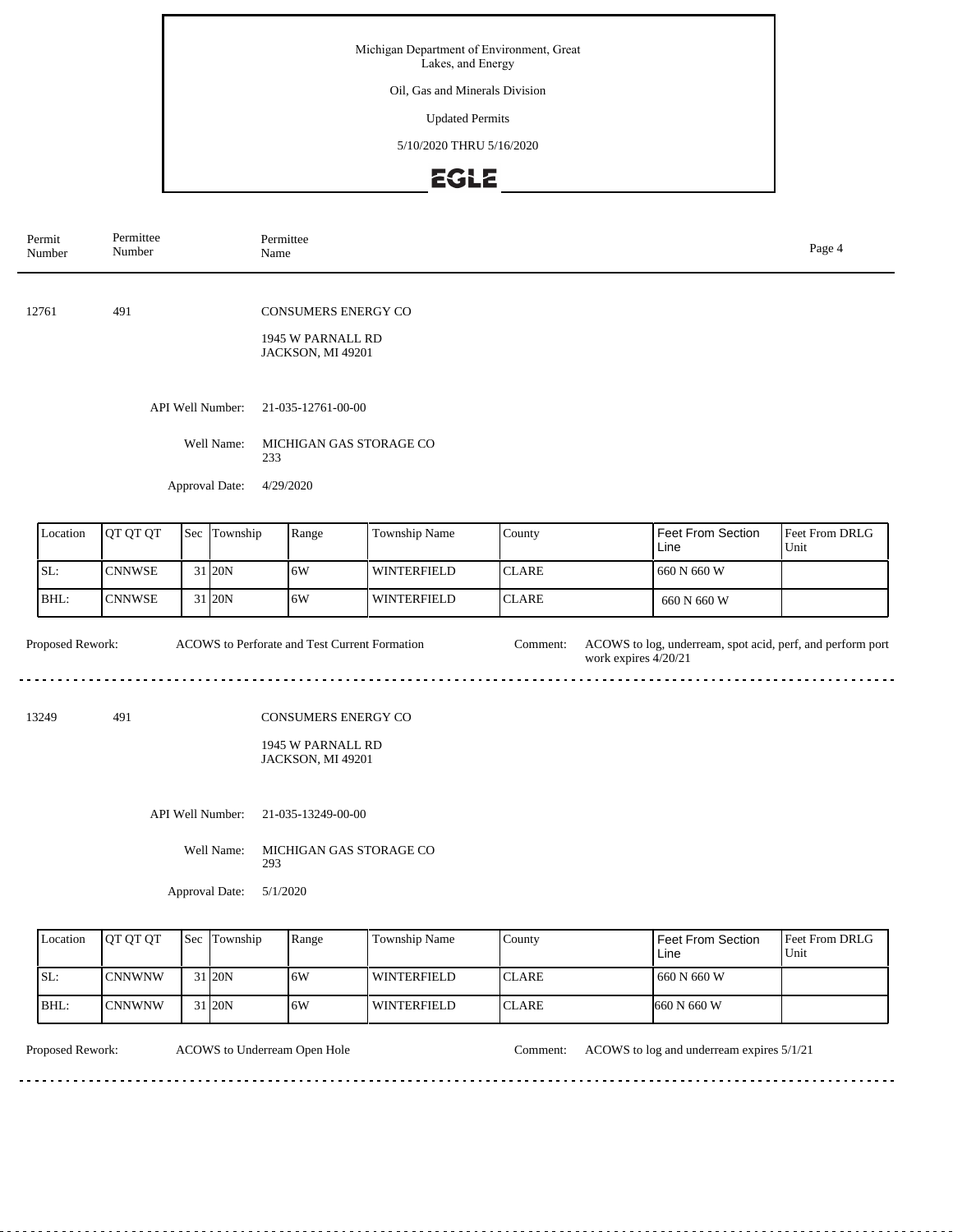Oil, Gas and Minerals Division

Updated Permits

5/10/2020 THRU 5/16/2020

## EGLE

| Permit<br>Number | Permittee<br>Number                              |  |                                                  | Permittee<br>Page 5<br>Name                                   |                                                                      |                    |  |                  |  |                                                                                                     |                               |
|------------------|--------------------------------------------------|--|--------------------------------------------------|---------------------------------------------------------------|----------------------------------------------------------------------|--------------------|--|------------------|--|-----------------------------------------------------------------------------------------------------|-------------------------------|
| 13387            | 491                                              |  |                                                  |                                                               | <b>CONSUMERS ENERGY CO</b><br>1945 W PARNALL RD<br>JACKSON, MI 49201 |                    |  |                  |  |                                                                                                     |                               |
|                  |                                                  |  | API Well Number:<br>Well Name:<br>Approval Date: | 313<br>4/27/2020                                              | 21-035-13387-00-00<br>MICHIGAN GAS STORAGE CO                        |                    |  |                  |  |                                                                                                     |                               |
| Location         | QT QT QT                                         |  | Sec Township                                     |                                                               | Range                                                                | Township Name      |  | County           |  | Feet From Section<br>Line                                                                           | Feet From DRLG<br>Unit        |
| SL:              | <b>CNSESW</b>                                    |  | 29 20N                                           | 6W                                                            |                                                                      | <b>WINTERFIELD</b> |  | <b>CLARE</b>     |  | 560 S 660 E                                                                                         |                               |
| BHL:             | 29 20N<br><b>CNSESW</b>                          |  |                                                  |                                                               | 6W                                                                   | <b>WINTERFIELD</b> |  | <b>CLARE</b>     |  | 560 S 660 E                                                                                         |                               |
| Proposed Rework: |                                                  |  | <b>ACOWS</b> for Miscellaneous                   |                                                               |                                                                      |                    |  | Comment:         |  | ACOWS to pull tubing, log, underream, perf, set tubing, and<br>work on monitor port expires 4/24/21 |                               |
| 13409            | 491                                              |  |                                                  | CONSUMERS ENERGY CO<br>1945 W PARNALL RD<br>JACKSON, MI 49201 |                                                                      |                    |  |                  |  |                                                                                                     |                               |
|                  |                                                  |  | API Well Number:                                 | 21-035-13409-00-00                                            |                                                                      |                    |  |                  |  |                                                                                                     |                               |
|                  |                                                  |  | Well Name:                                       | 328                                                           | MICHIGAN GAS STORAGE CO                                              |                    |  |                  |  |                                                                                                     |                               |
|                  |                                                  |  | Approval Date:                                   |                                                               | 5/1/2020                                                             |                    |  |                  |  |                                                                                                     |                               |
|                  | $\Gamma_{\text{coation}}$ $\Gamma_{\text{OTOT}}$ |  | $\epsilon_{\alpha\alpha}$ Township               |                                                               | $b_{\text{on}}$                                                      | Township Name      |  | $C_{\text{out}}$ |  | Foot From Soction                                                                                   | $E_{\text{out}}$ Erom DDI $C$ |

| Location | <b>IOT OT OT</b> | <b>Sec Township</b> | Range | Township Name      | County        | Feet From Section<br>Line | <b>Feet From DRLG</b><br>Unit |
|----------|------------------|---------------------|-------|--------------------|---------------|---------------------------|-------------------------------|
| SL:      | ICNSESW          | 9 <sub>20N</sub>    | 6W    | WINTERFIELD        | <b>ICLARE</b> | 660 S 660 E               |                               |
| BHL      | <b>ICNSESW</b>   | 9120N               | .6W   | <b>WINTERFIELD</b> | <b>ICLARE</b> | 660 S 660 E               |                               |

ACOWS to Underream Open Hole Comment: Proposed Rework: ACOWS to Underream Open Hole Comment: ACOWS to log, underream, and work on monitoring port expires 5/1/21  $\sim$   $\sim$   $\sim$ <u>. . . . . . .</u>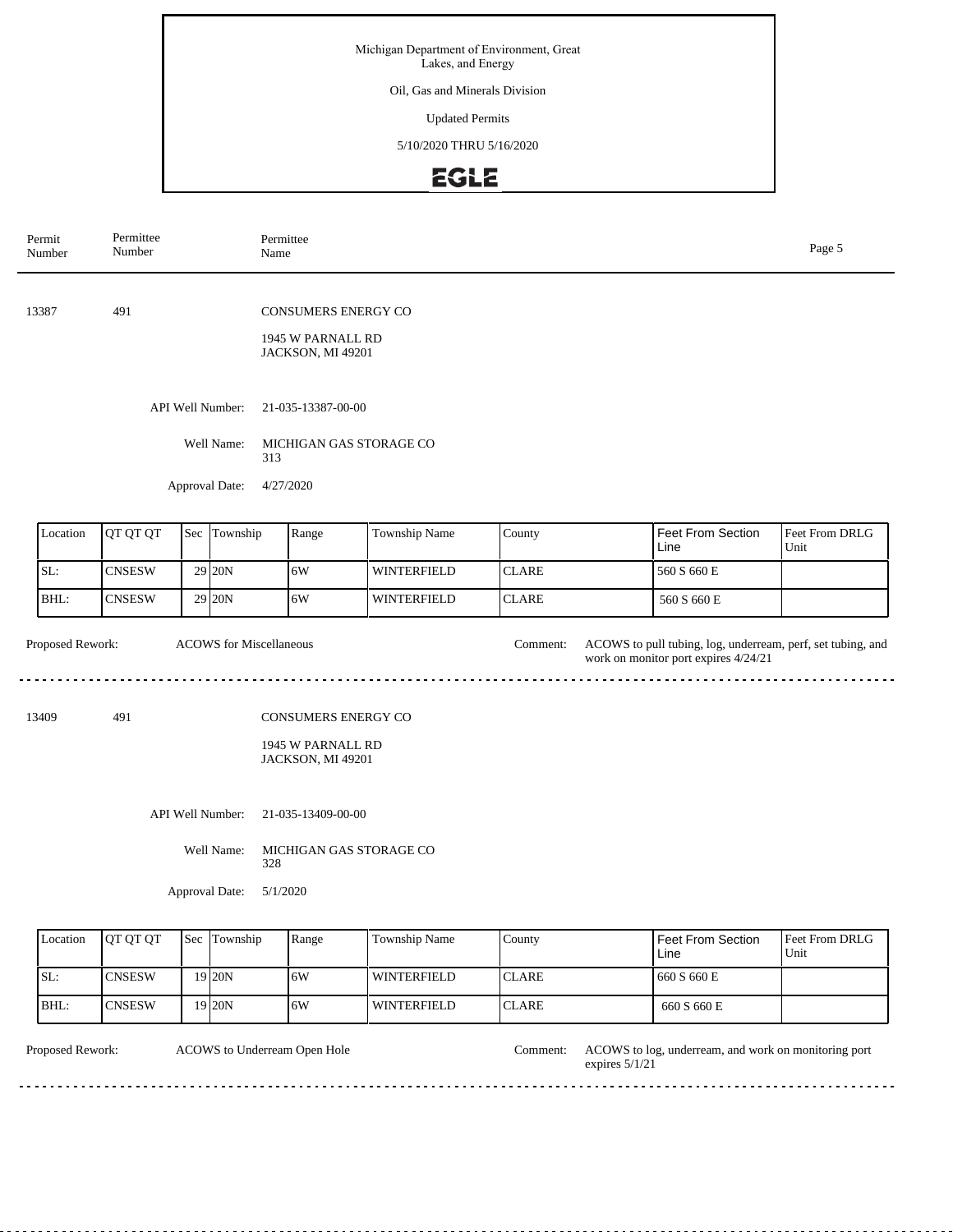### Oil, Gas and Minerals Division

Updated Permits

5/10/2020 THRU 5/16/2020

# EGLE

| Permit<br>Number | Permittee<br>Number     |  |                  | Permittee<br>Name  |                                                                      |                      |                                     |  |                                                                                              | Page 6                 |
|------------------|-------------------------|--|------------------|--------------------|----------------------------------------------------------------------|----------------------|-------------------------------------|--|----------------------------------------------------------------------------------------------|------------------------|
| 13415            | 491                     |  |                  |                    | <b>CONSUMERS ENERGY CO</b><br>1945 W PARNALL RD<br>JACKSON, MI 49201 |                      |                                     |  |                                                                                              |                        |
|                  |                         |  | API Well Number: |                    | 21-035-13415-00-00                                                   |                      |                                     |  |                                                                                              |                        |
|                  |                         |  | Well Name:       | 329                | MICHIGAN GAS STORAGE CO                                              |                      | True Vertical Depth:                |  |                                                                                              |                        |
|                  |                         |  | Approval Date:   | 4/27/2020          |                                                                      |                      |                                     |  |                                                                                              |                        |
| Location         | QT QT QT                |  | Sec Township     |                    | Range                                                                | Township Name        | Feet From Section<br>County<br>Line |  |                                                                                              | Feet From DRLG<br>Unit |
| SL:              | 30 20N<br><b>CNNENE</b> |  |                  |                    | 6W                                                                   | <b>WINTERFIELD</b>   | <b>CLARE</b>                        |  | 660 N 660 E                                                                                  |                        |
| BHL:             | 30 20N<br><b>CNNENE</b> |  |                  |                    | 6W                                                                   | <b>WINTERFIELD</b>   | <b>CLARE</b>                        |  | 660 N 660 E                                                                                  |                        |
| Proposed Rework: |                         |  |                  |                    | ACOWS to Underream Open Hole                                         |                      | Comment:                            |  | ACOWS to pull tubing, log, underream, set new tubing, and<br>monitor annulus expires 4/27/21 |                        |
| 13426            | 491                     |  |                  |                    | CONSUMERS ENERGY CO<br>1945 W PARNALL RD<br>JACKSON, MI 49201        |                      |                                     |  |                                                                                              |                        |
|                  | API Well Number:        |  |                  | 21-035-13426-00-00 |                                                                      |                      |                                     |  |                                                                                              |                        |
| Well Name:       |                         |  |                  | 326                | MICHIGAN GAS STORAGE CO                                              |                      |                                     |  |                                                                                              |                        |
|                  |                         |  | Approval Date:   | 4/27/2020          |                                                                      |                      |                                     |  |                                                                                              |                        |
| Location         | QT QT QT                |  | Sec Township     |                    | Range                                                                | <b>Township Name</b> | County                              |  | Feet From Section                                                                            | Feet From DRLG         |

| Location | <b>OT OT OT</b> | <b>Sec Township</b> | Range | <b>Township Name</b> | Countv        | Feet From Section<br>Line | <b>Feet From DRLG</b><br>Unit |
|----------|-----------------|---------------------|-------|----------------------|---------------|---------------------------|-------------------------------|
| SL:      | <b>ICNSENW</b>  | 30 <sub>20N</sub>   | 6W    | <b>WINTERFIELD</b>   | <b>ICLARE</b> | 660 S 660 E               |                               |
| BHL:     | <b>ICNSENW</b>  | 30 <sub>20N</sub>   | 6W    | WINTERFIELD          | <b>ICLARE</b> | 660 S 660 E               |                               |

| <b>Proposed Rework:</b> | ACOWS to Underream Open Hole | `omment: | ACOWS to log, underream, and work on monitoring port<br>expires $4/27/21$ |
|-------------------------|------------------------------|----------|---------------------------------------------------------------------------|
|                         |                              |          |                                                                           |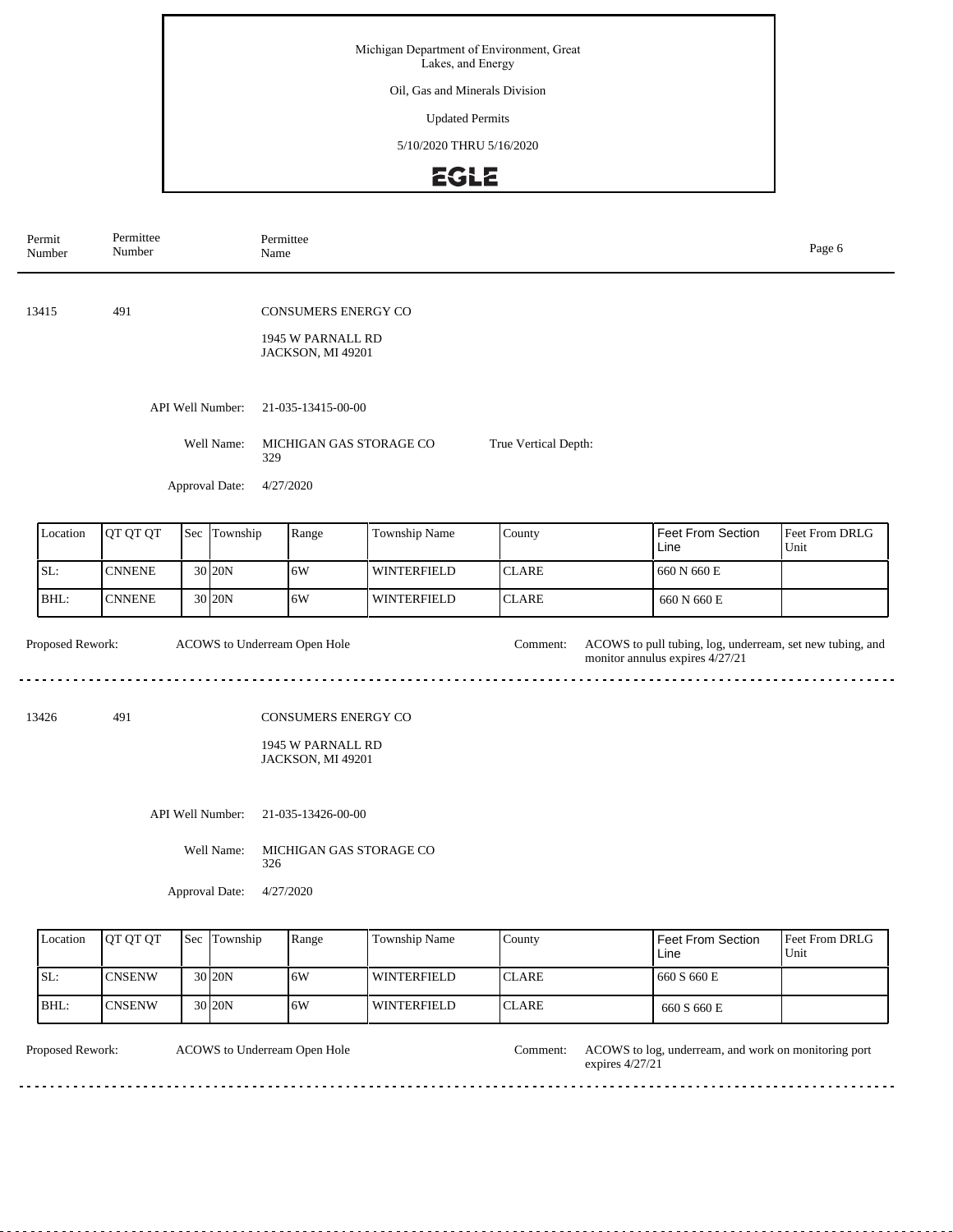#### Oil, Gas and Minerals Division

Updated Permits

5/10/2020 THRU 5/16/2020

# EGLE

| Permit<br>Number | Permittee<br>Number |  |                                | Permittee<br>Name                                                    |               |              |                                                                                         | Page 7                 |  |
|------------------|---------------------|--|--------------------------------|----------------------------------------------------------------------|---------------|--------------|-----------------------------------------------------------------------------------------|------------------------|--|
| 13453            | 491                 |  |                                | <b>CONSUMERS ENERGY CO</b><br>1945 W PARNALL RD<br>JACKSON, MI 49201 |               |              |                                                                                         |                        |  |
|                  |                     |  | API Well Number:               | 21-035-13453-00-00                                                   |               |              |                                                                                         |                        |  |
| Well Name:       |                     |  |                                | MICHIGAN GAS STORAGE CO<br>332                                       |               |              |                                                                                         |                        |  |
|                  |                     |  | Approval Date:                 | 4/27/2020                                                            |               |              |                                                                                         |                        |  |
| Location         | QT QT QT            |  | Sec Township                   | Range                                                                | Township Name | County       | <b>Feet From Section</b><br>Line                                                        | Feet From DRLG<br>Unit |  |
| SL:              | <b>CNSWNE</b>       |  | 31 20N                         | 6W                                                                   | WINTERFIELD   | <b>CLARE</b> | 660 S 660 W                                                                             |                        |  |
| BHL:             | <b>CNSWNE</b>       |  | 31 20N                         | 6W                                                                   | WINTERFIELD   | <b>CLARE</b> | 660 S 660 W                                                                             |                        |  |
| Proposed Rework: |                     |  | <b>ACOWS</b> for Miscellaneous |                                                                      |               | Comment:     | ACOWS to pull tubing, log, underream, perf, and work on<br>monitor port expires 4/27/21 |                        |  |
| 14173            | 491                 |  |                                | CONSUMERS ENERGY CO<br>1945 W PARNALL RD<br>JACKSON, MI 49201        |               |              |                                                                                         |                        |  |
|                  |                     |  | API Well Number:               | 21-035-14173-00-00                                                   |               |              |                                                                                         |                        |  |
|                  |                     |  | Well Name:                     | MICHIGAN GAS STORAGE<br><b>COMPANY 377</b>                           |               |              |                                                                                         |                        |  |
|                  |                     |  | Approval Date:                 | 5/1/2020                                                             |               |              |                                                                                         |                        |  |
| Location         | QT QT QT            |  | Sec Township                   | Range                                                                | Township Name | County       | <b>Feet From Section</b>                                                                | Feet From DRLG         |  |

|      | Location | <b>OT OT OT</b> | <b>Sec</b> Township | Range | Township Name      | County        | l Feet From Section<br>Line | <b>Feet From DRLG</b><br>Unit |
|------|----------|-----------------|---------------------|-------|--------------------|---------------|-----------------------------|-------------------------------|
| ISL: |          | <b>ICNSWNE</b>  | 19 <sub>120</sub> N | 6W    | <b>WINTERFIELD</b> | <b>ICLARE</b> | 660 S 660 W                 |                               |
| BHL: |          | <b>ICNSWNE</b>  | 19 20N              | 6W    | <b>WINTERFIELD</b> | <b>ICLARE</b> | 1660 S 660 W                |                               |

ACOWS to Underream Open Hole Comment:

Proposed Rework: ACOWS to Underream Open Hole Comment: ACOWS to log, underream, and work on monitor port expires 5/1/21

. . . . . . . . . . . . .

<u>. . . . . .</u>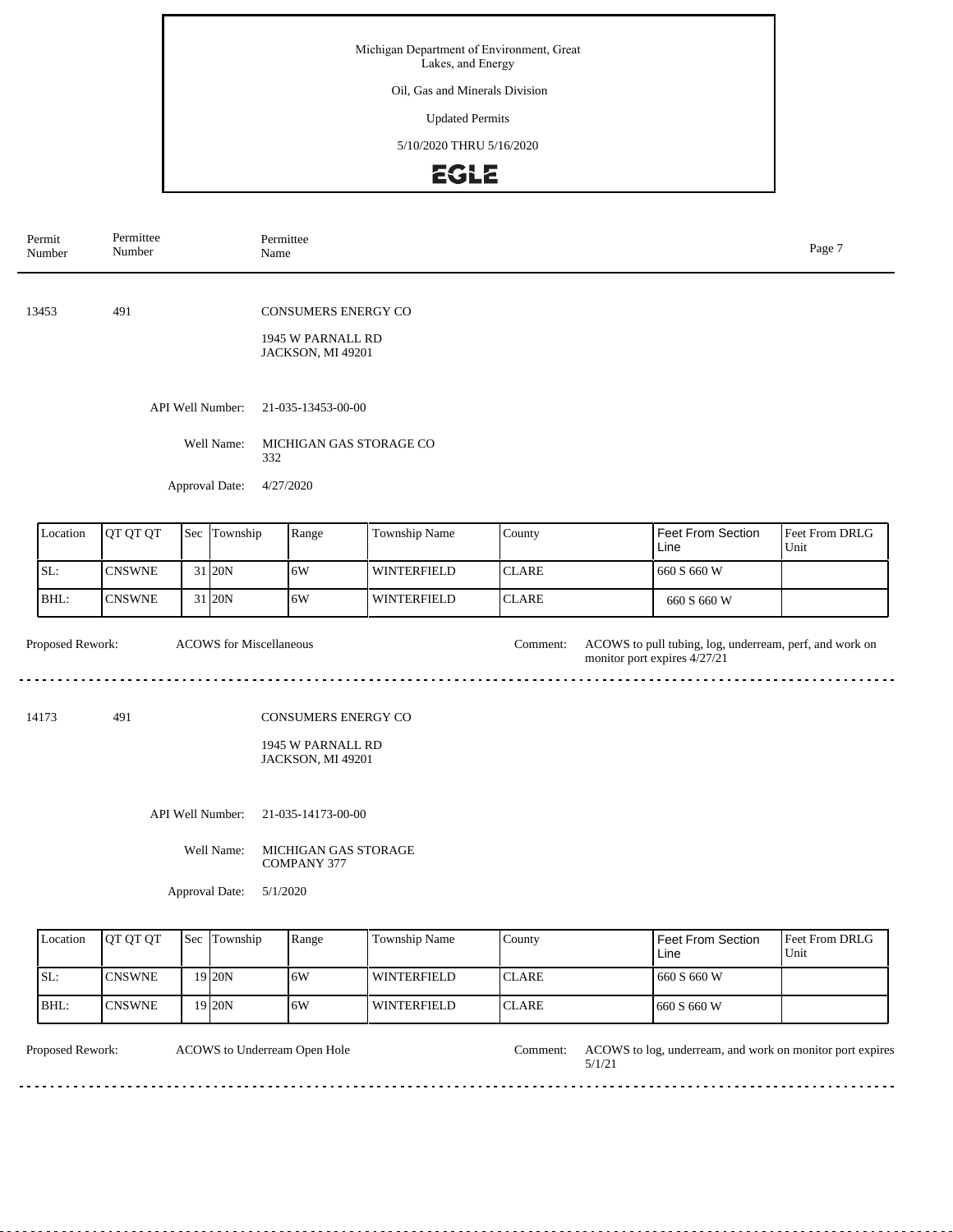Oil, Gas and Minerals Division

Updated Permits

5/10/2020 THRU 5/16/2020

## EGLE

| Permit<br>Number            | Permittee<br>Permittee<br>Number<br>Name                                    |  |                  |          |                                                               |                    |              |                                                                                              | Page 8                 |
|-----------------------------|-----------------------------------------------------------------------------|--|------------------|----------|---------------------------------------------------------------|--------------------|--------------|----------------------------------------------------------------------------------------------|------------------------|
| 20624                       | 491<br><b>CONSUMERS ENERGY CO</b><br>1945 W PARNALL RD<br>JACKSON, MI 49201 |  |                  |          |                                                               |                    |              |                                                                                              |                        |
|                             | API Well Number:<br>21-035-20624-00-00                                      |  |                  |          |                                                               |                    |              |                                                                                              |                        |
|                             |                                                                             |  | Well Name:       |          | M G S C 922                                                   |                    |              |                                                                                              |                        |
|                             |                                                                             |  | Approval Date:   | 5/1/2020 |                                                               |                    |              |                                                                                              |                        |
| Location                    | QT QT QT                                                                    |  | Sec Township     |          | Range                                                         | Township Name      | County       | Feet From Section<br>Line                                                                    | Feet From DRLG<br>Unit |
| SL:                         | <b>SESESE</b>                                                               |  | 28 20N           |          | 6W                                                            | <b>WINTERFIELD</b> | <b>CLARE</b> | 100 S 100 E                                                                                  |                        |
| BHL:                        | <b>SESESE</b>                                                               |  | 28 20N           |          | 6W                                                            | <b>WINTERFIELD</b> | <b>CLARE</b> | $100$ S $100$ E                                                                              |                        |
| Proposed Rework:            |                                                                             |  |                  |          | ACOWS to Underream Open Hole                                  |                    | Comment:     | ACOWS to pull tubing, log, underream, set tubing, and work<br>on monitor port expires 5/1/21 |                        |
| 20649                       | 491                                                                         |  |                  |          | CONSUMERS ENERGY CO<br>1945 W PARNALL RD<br>JACKSON, MI 49201 |                    |              |                                                                                              |                        |
|                             |                                                                             |  | API Well Number: |          | 21-035-20649-00-00                                            |                    |              |                                                                                              |                        |
| Well Name:<br>M G S C 908   |                                                                             |  |                  |          |                                                               |                    |              |                                                                                              |                        |
| Approval Date:<br>4/27/2020 |                                                                             |  |                  |          |                                                               |                    |              |                                                                                              |                        |

| Location | <b>IOT OT OT</b> | <b>Sec</b> Township | Range | Township Name      | County        | <b>Feet From Section</b><br>Line | <b>Feet From DRLG</b><br>Unit |
|----------|------------------|---------------------|-------|--------------------|---------------|----------------------------------|-------------------------------|
| SL:      | <b>ISENESE</b>   | 18 <sub>20N</sub>   | 16W   | <b>WINTERFIELD</b> | <b>ICLARE</b> | 1320 N 100 E                     |                               |
| BHL:     | <b>ISENESE</b>   | '8 20N              | 16W   | <b>WINTERFIELD</b> | <b>ICLARE</b> | 1320 N 100 E                     |                               |

<u>. . . . . . . . . .</u>

ACOWS to Underream Open Hole

Proposed Rework: ACOWS to Underream Open Hole Comment: ACOWS to log, underream, and work on monitor port expires 4/27/21

 $- - - - - -$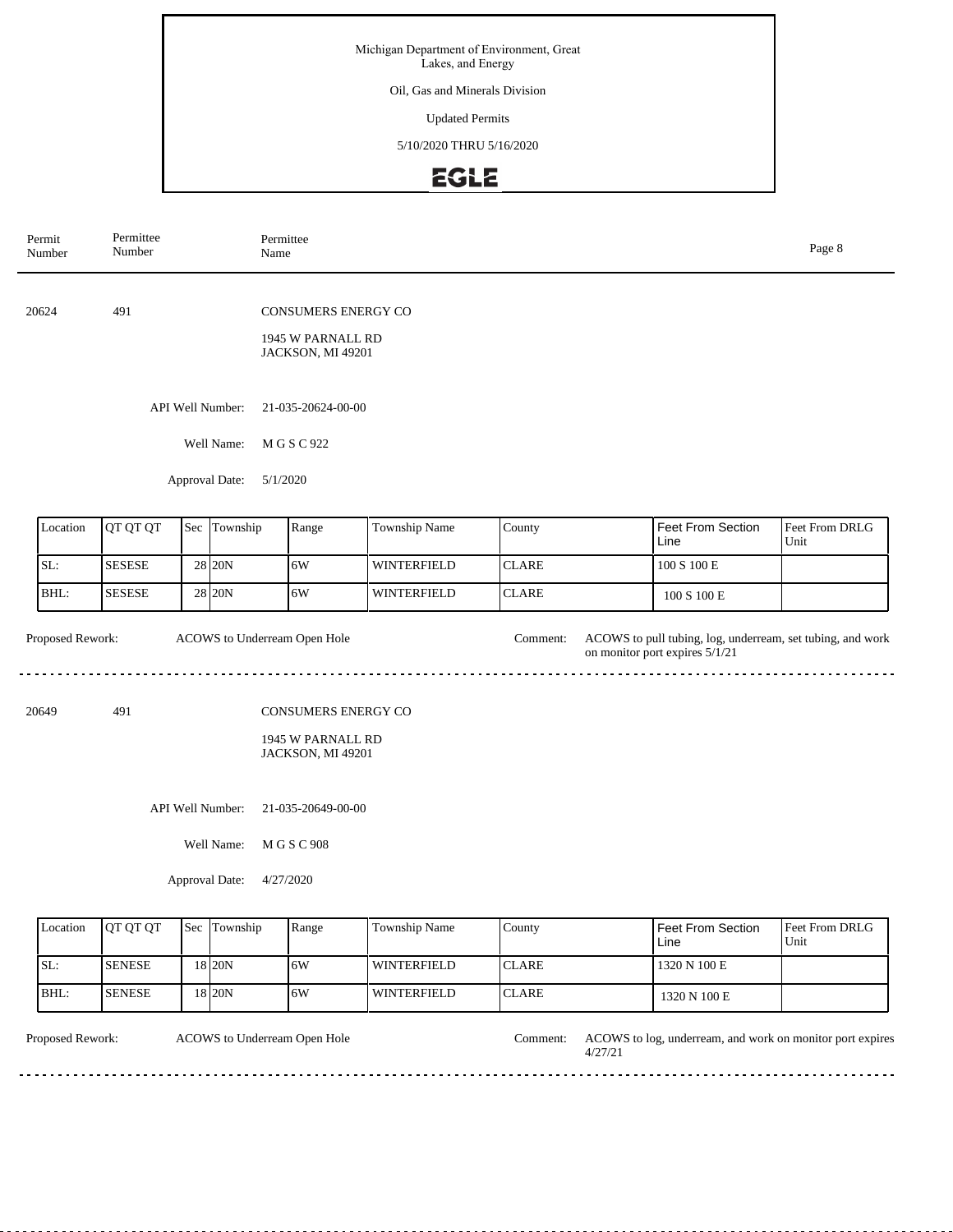#### Oil, Gas and Minerals Division

Updated Permits

### 5/10/2020 THRU 5/16/2020

# EGLE

| Permit<br>Number | Permittee<br>Number | Permittee<br>Name                                |                                                               |                    |                                  |                                                        | Page 9                 |
|------------------|---------------------|--------------------------------------------------|---------------------------------------------------------------|--------------------|----------------------------------|--------------------------------------------------------|------------------------|
| 20980            | 491                 |                                                  | CONSUMERS ENERGY CO<br>1945 W PARNALL RD<br>JACKSON, MI 49201 |                    |                                  |                                                        |                        |
|                  |                     | API Well Number:<br>Well Name:<br>Approval Date: | 21-035-20980-00-00<br><b>MGSC 956</b><br>4/29/2020            |                    |                                  |                                                        |                        |
| Location         | QT QT QT            | Sec Township                                     | Range                                                         | Township Name      | County                           | <b>Feet From Section</b><br>Line                       | Feet From DRLG<br>Unit |
| SL:              | <b>SENESW</b>       | 20 20N                                           | 6W                                                            | WINTERFIELD        | <b>CLARE</b>                     | 1270 N 150 E                                           |                        |
| BHL:             | <b>SENESW</b>       | 20 20 N                                          | 6W                                                            | WINTERFIELD        | <b>CLARE</b>                     | 1270 N 150 E                                           |                        |
| Proposed Rework: |                     | ACOWS to Underream Open Hole                     |                                                               |                    | Comment:<br>work expires 4/29/21 | ACOWS to log, underream, and perform port installation |                        |
| 20983            | 491                 |                                                  | CONSUMERS ENERGY CO<br>1945 W PARNALL RD<br>JACKSON, MI 49201 |                    |                                  |                                                        |                        |
|                  |                     | API Well Number:                                 | 21-035-20983-00-00                                            |                    |                                  |                                                        |                        |
|                  |                     | Well Name:<br>Approval Date:<br>5/1/2020         | <b>MGSC 959</b>                                               |                    |                                  |                                                        |                        |
| Location         | QT QT QT            | Sec Township                                     | Range                                                         | Township Name      | County                           | Feet From Section<br>Line                              | Feet From DRLG<br>Unit |
| SL:              | <b>SESWNW</b>       | 33 20N                                           | 6W                                                            | <b>WINTERFIELD</b> | <b>CLARE</b>                     | 100 S 1320 W                                           |                        |
| BHL:             | <b>SESWNW</b>       | 33 20N                                           | 6W                                                            | WINTERFIELD        | <b>CLARE</b>                     | 100 S 1320 W                                           |                        |

ACOWS to Underream Open Hole Comment:

Proposed Rework: ACOWS to Underream Open Hole Comment: ACOWS to pull tubing, log, underream, set tubing, and work on monitor port expires 5/1/21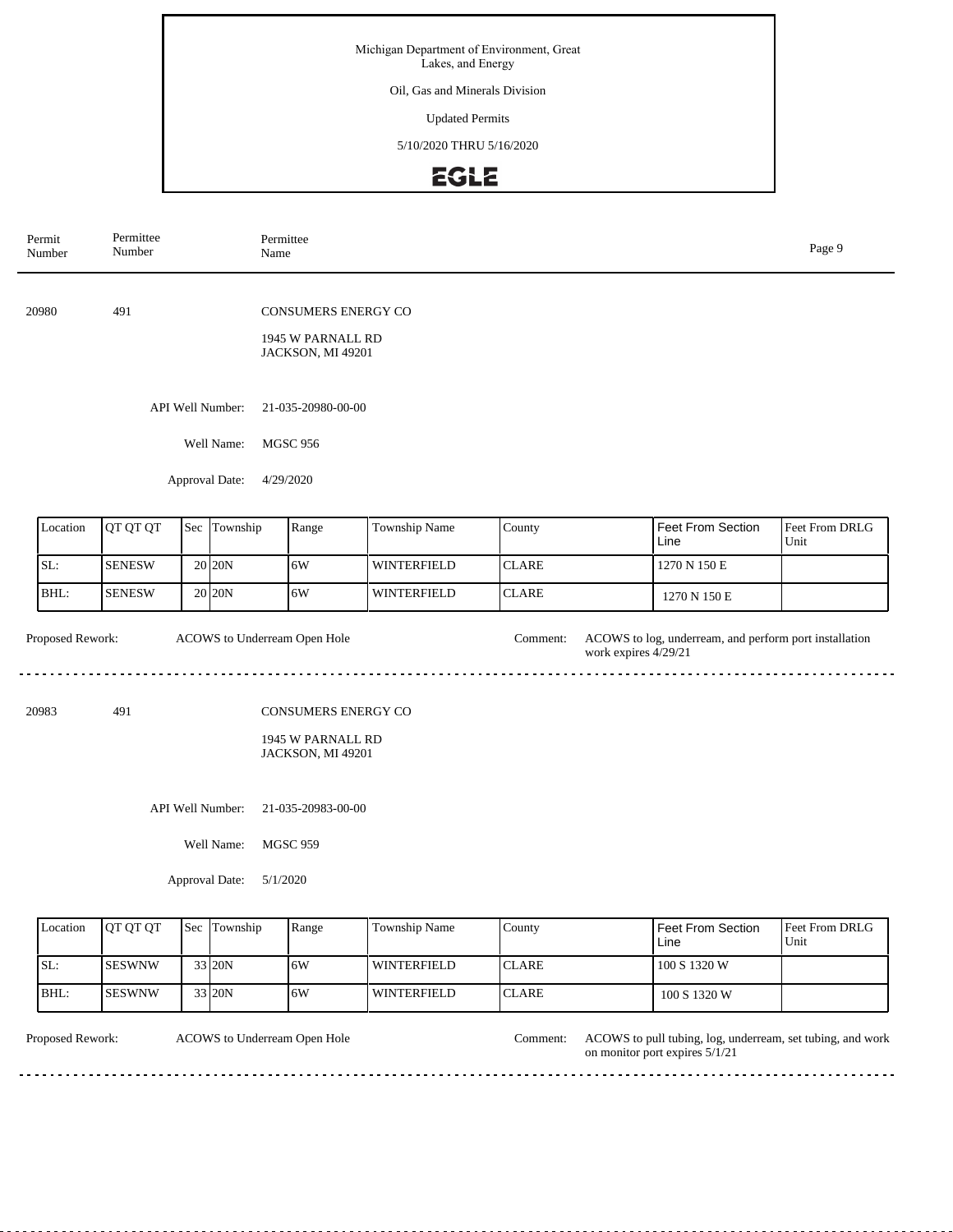#### Oil, Gas and Minerals Division

Updated Permits

5/10/2020 THRU 5/16/2020

## EGLE

|                                                                                                   | Permit<br>Number                                                                                                                         | Permittee<br>Number                                                         |     | Name     | Permittee |                   |                  |                           |                        |  |  |  |
|---------------------------------------------------------------------------------------------------|------------------------------------------------------------------------------------------------------------------------------------------|-----------------------------------------------------------------------------|-----|----------|-----------|-------------------|------------------|---------------------------|------------------------|--|--|--|
|                                                                                                   | 15156                                                                                                                                    | 491<br><b>CONSUMERS ENERGY CO</b><br>1945 W PARNALL RD<br>JACKSON, MI 49201 |     |          |           |                   |                  |                           |                        |  |  |  |
| API Well Number:<br>21-113-15156-00-00<br>Well Name:<br>M G S C 425<br>Approval Date:<br>5/5/2020 |                                                                                                                                          |                                                                             |     |          |           |                   |                  |                           |                        |  |  |  |
|                                                                                                   |                                                                                                                                          |                                                                             |     |          |           |                   |                  |                           |                        |  |  |  |
|                                                                                                   | Location                                                                                                                                 | QT QT QT                                                                    | Sec | Township | Range     | Township Name     | County           | Feet From Section<br>Line | Feet From DRLG<br>Unit |  |  |  |
|                                                                                                   | SL:                                                                                                                                      | <b>CNNWSE</b>                                                               |     | 34 21N   | 6W        | <b>CLAM UNION</b> | <b>MISSAUKEE</b> | 660 N 660 W               |                        |  |  |  |
|                                                                                                   | BHL:                                                                                                                                     | <b>CNNWSE</b>                                                               |     | 34 21N   | 6W        | <b>CLAM UNION</b> | <b>MISSAUKEE</b> | 660 N 660 W               |                        |  |  |  |
|                                                                                                   | ACOWS to Underream Open Hole<br>Proposed Rework:<br>ACOWS to log, underream, and work on monitoring port<br>Comment:<br>expires $5/5/21$ |                                                                             |     |          |           |                   |                  |                           |                        |  |  |  |
| 491<br>CONSUMERS ENERGY CO<br>12714<br>1945 W PARNALL RD<br>JACKSON, MI 49201                     |                                                                                                                                          |                                                                             |     |          |           |                   |                  |                           |                        |  |  |  |

API Well Number: 21-133-12714-00-00

Well Name: MICHIGAN GAS STORAGE CO 216

Approval Date: 4/29/2020

| Location | <b>OT OT OT</b> | <b>Sec Township</b> | Range | <b>Township Name</b> | County         | l Feet From Section<br>Line | <b>IFeet From DRLG</b><br>Unit |
|----------|-----------------|---------------------|-------|----------------------|----------------|-----------------------------|--------------------------------|
| ISL:     | <b>CNNESW</b>   | 25 20N              | 7W    | <b>MARION</b>        | IOSCEOLA       | 1660 N 660 E                |                                |
| BHL:     | ICNNESW         | 25 20N              | 7W    | <b>MARION</b>        | <b>OSCEOLA</b> | 660 S 660 W                 |                                |

ACOWS to Underream Open Hole

Proposed Rework: ACOWS to Underream Open Hole Comment: ACOWS to log, underream, install new tubing, and perform port work expires 4/29/21